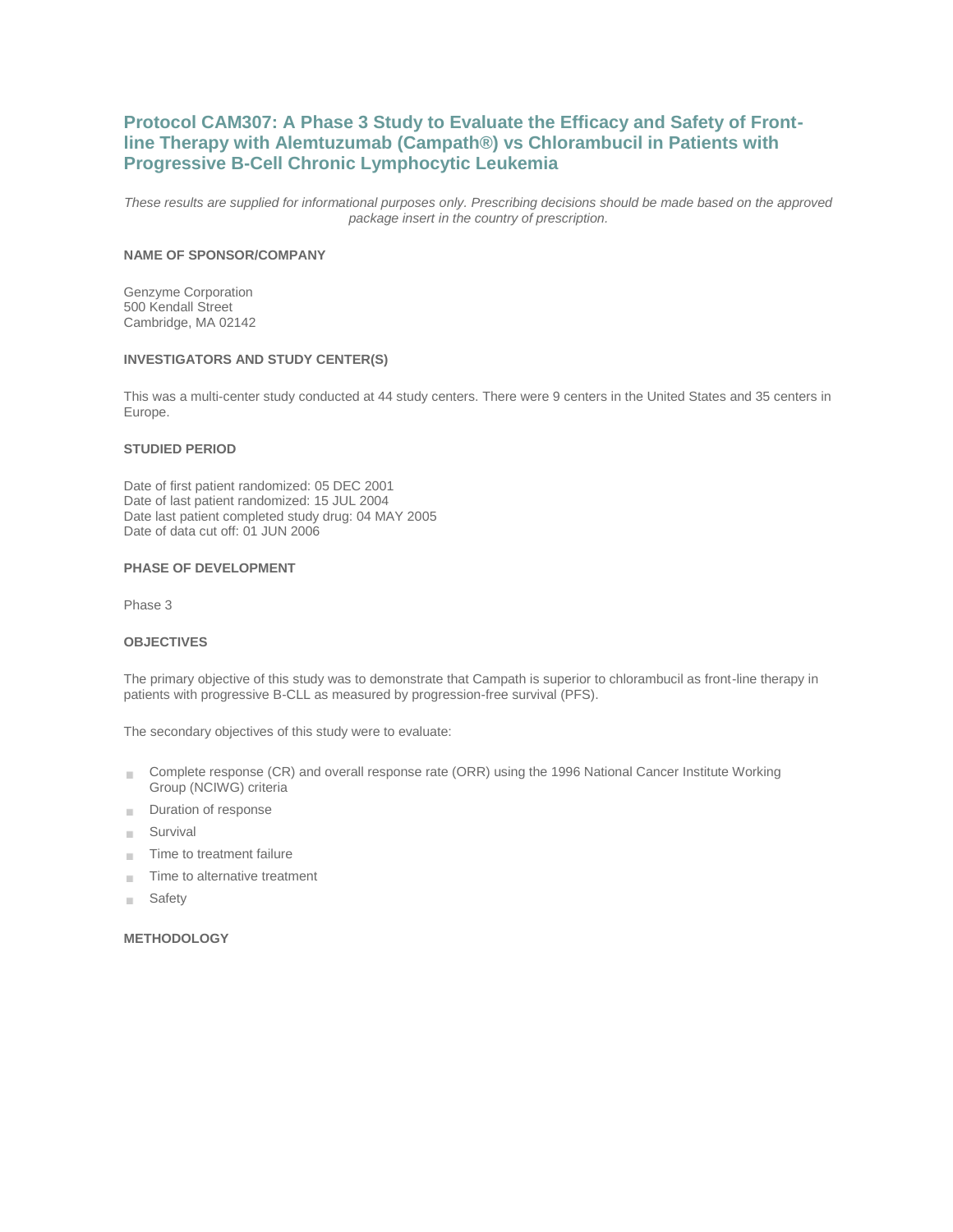This was a Phase 3, open-label, multicenter, randomized, comparative study of Campath versus chlorambucil as front line therapy in patients with progressive B-CLL. Eligible patients were to have previously untreated, Rai stage I-IV disease, and be experiencing progression of their B-CLL requiring treatment. Patients were randomized on a 1:1 basis to either the Campath or chlorambucil treatment group. Patients enrolled in the Campath treatment group received a maximum of 12 weeks of Campath. Patients enrolled in the chlorambucil treatment group received a maximum of 12 months of chlorambucil. Response to treatment was to be determined by the investigator based on the 1996 NCIWG criteria. The investigator was to determine the date of progression for each patient based on the definitions provided in the protocol. An independent response review panel (IRRP) was to determine response to treatment and the date of progressive disease (PD) for each patient using the same assessment criteria. The IRRP members were to be blinded to the treatment assignment in order to provide an unbiased assessment.

During the post-treatment follow-up period, all patients were to be evaluated for the assessment of disease status, safety, and survival. All patients were to be followed on a monthly basis until the time of disease progression, administration of alternative therapy, or through 18 months following the first dose of study medication, whichever was soonest. For those patients who had not progressed as of the 18-month post-first dose time point, follow up was to continue every 3 months until the time of progression or requirement for alternative therapy. Patients who progressed on study were to be followed every 3 months for survival.

### **NUMBER OF PATIENTS (PLANNED AND ANALYZED)**

The planned sample size of this study was 284 patients (142 per treatment arm). Patients were to be randomized on a 1:1 basis to receive either Campath (Arm A) or chlorambucil (Arm B).

The total enrollment in the study was 297 patients (213 male; 84 female); 149 (50%) of patients were randomized to Campath arm and 148 (50%) of patients were randomized to chlorambucil arm.

# **DIAGNOSIS AND MAIN CRITERIA FOR INCLUSION:**

After signing a written informed consent, patients who met the following criteria were eligible to participate in the study:

- Histopathologically confirmed diagnosis of B-CLL with CD5, CD19, or CD23 positive clone  $\sim$
- Rai stage I through IV disease with evidence of progression as evidenced by the presence of one or more of the following:

− Disease-related B symptoms (fever of greater than 38°C [100.5°F] for ≥2 weeks without evidence of infection, night sweats without evidence of infection, weight loss >10% within previous 6 months).

− Evidence of progressive marrow failure as manifested by:

o a decrease in hemoglobin to <11 g/dL, or

o a decrease in platelet count to <100  $\times$  10<sup>9</sup>/L within the previous 6 months, or

o a decrease in absolute neutrophil count (ANC) to <1.0  $\times$  10<sup>9</sup>/L within the previous 6 months.

− Progressive splenomegaly to >2 cm below the left costal margin or other organomegaly with progressive increase over 2 consecutive clinic visits ≥2 weeks apart.

− Progressive lymphadenopathy with at least 5 sites of involvement with either two nodes at least 2 cm in longest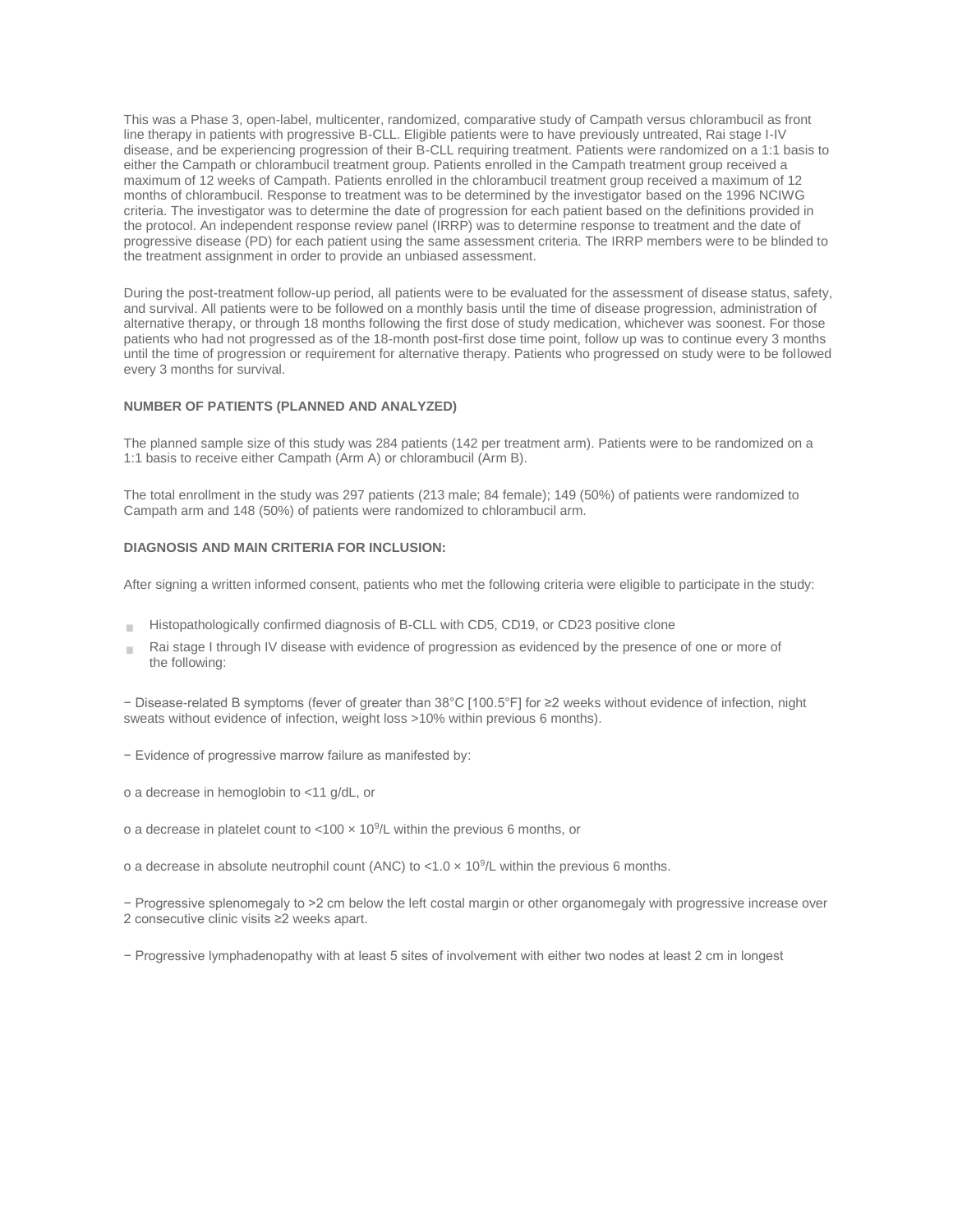diameter or one node ≥5 cm in longest diameter with progressive increase over 2 consecutive clinic visits ≥2 weeks apart.

− Progressive lymphocytosis with an increase of >50% over a 2-month period, or an anticipated doubling time of <6 months.

- Received no previous chemotherapy for B-CLL m.
- Life expectancy of at least 12 weeks; World Health Organization (WHO) performance status of 0, 1, or 2; and  $\mathbf{u}$ 18 years of age or older
- Serum creatinine  $\leq 2.0 \times$  the institutional upper limit of normal (ULN) value  $\sim$
- Adequate liver function as indicated by a total bilirubin, aspartate transferase (AST), and alanine transferase  $(ALT) \leq 2 \times$  the institutional ULN value, unless directly attributable to the disease
- Female patients with childbearing potential had to have a negative serum pregnancy test within 2 weeks prior to randomization. Male and female patients had to agree to use an effective contraceptive method while on study treatment, if appropriate, and for a minimum of 6 months following study therapy

Patients who met following criteria would be excluded:

- ANC < $0.5 \times 10^9$ /L or platelet count < $10 \times 10^9$ /L
- Medical condition requiring chronic use of oral corticosteroids  $\mathbb{R}^n$
- Autoimmune thrombocytopenia  $\mathcal{C}^{\mathcal{C}}$
- Previous bone marrow transplant  $\mathcal{C}^{\mathcal{C}}$
- Use of investigational agents within previous 30 days  $\mathcal{C}^{\mathcal{C}}$
- Positive for human immunodeficiency virus (HIV)
- Past history of anaphylaxis following exposure to rat or mouse-derived complementarity determining region  $\mathbb{R}^n$ (CDR) grafted humanized monoclonal antibodies
- Active infection  $\sim$
- Patients with serious cardiac or pulmonary disease that could interfere with their ability to participate in the × study
- Recent documented history (within 2 years) of active tuberculosis (TB), current active TB infection, currently  $\mathcal{C}^{\mathcal{C}}$ receiving anti-tuberculous medication (e.g., isoniazid, rifampin, streptomycin, pyrazinamide, or others).
- Active secondary malignancy  $\sim$
- Central nervous system (CNS) involvement with chronic lymphocytic leukemia (CLL)  $\sim$
- Other severe, concurrent diseases or mental disorders ×
- Pregnant or lactating women  $\mathbf{u}$
- Positive quantitative cytomegalovirus (CMV) by polymerase chain reaction (PCR) assay (using the laboratory n, normal ranges)

Patients with a diagnosis of mantle cell lymphoma

### **TEST PRODUCT, DOSE, AND MODE OF ADMINISTRATION**

Campath was to be administered intravenously (IV) daily at a starting dose of 3 mg and escalated to 30 mg as tolerated. The dose was to be increased from 3 mg to 10 mg when the dose was well tolerated; the same procedure was to be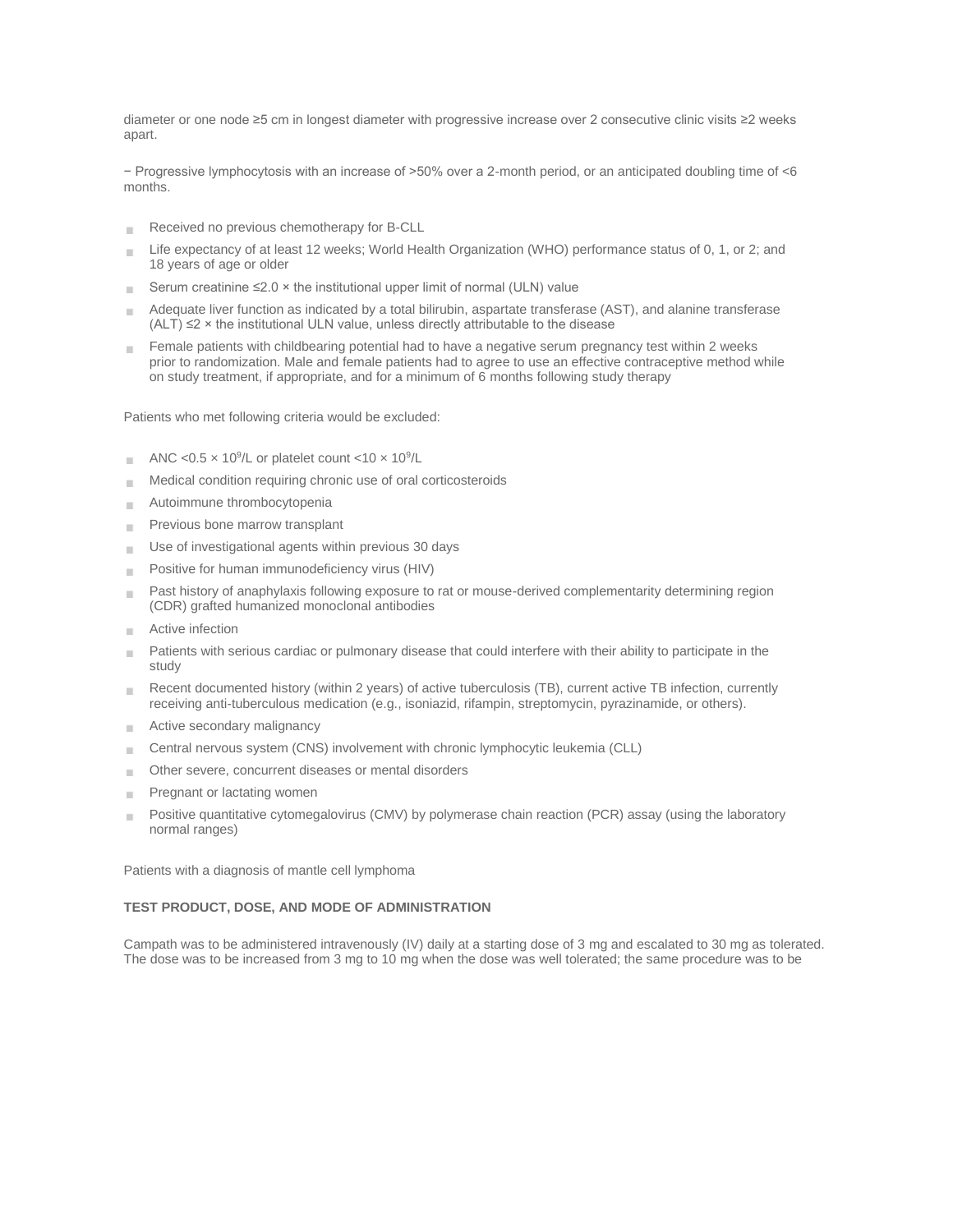followed when the dose was increased from 10 mg to 30 mg. All subsequent doses of Campath were to be 30 mg administered three times per week (maintenance dose) for up to 12 weeks, inclusive of dose escalation period(s).

### **DURATION OF TREATMENT**

Patients treated with Campath received thrice weekly treatment for a maximum of 12 weeks of therapy (inclusive of dose escalation period(s)). Patients treated with chlorambucil received treatment every 28 days for a maximum of 12 cycles.

Patients treated with Campath and chlorambucil were assessed for disease status every 4 weeks during therapy by physical exam, chest x-ray as clinically indicated, and analysis of blood and bone marrow by flow cytometry.

Study treatment with either Campath or chlorambucil was to stop if there was evidence of progressive disease, the investigator thought a change of therapy would be in the best interest of the patient, the patient requested discontinuation, there was an unacceptable toxicity, patient developed autoimmune anemia or autoimmune thrombocytopenia, the patient became pregnant or failed to use adequate birth control (for those patients who were able to conceive), or the patient was unable to comply with the protocol.

Treatment with Campath was also discontinued if there was no evidence of CLL by flow cytometry analysis of the bone marrow or if there was no improvement since baseline after 4 or 8 weeks of Campath treatment. Patients in the Campath arm who had evidence of progressive disease >6 months after achieving a CR or partial response (PR) could receive a second course of Campath.

Treatment with chlorambucil was also discontinued at any time if there was a complete remission, or a response that achieved a plateau, i.e., no further reduction in lymph node size, organomegaly, or lymphocyte count over 2 months of treatment.

### **REFERENCE THERAPY, DOSE AND MODE OF ADMINISTRATION**

Chlorambucil was to be administered at a dose of 40 mg/m<sup>2</sup> orally once every 28 days. Treatment was to be repeated every 28 days for a maximum of 12 cycles. Chlorambucil for oral administration was commercially available.

### **CRITERIA FOR EVALUATION**

### **Criteria for Evaluation – Efficacy**

Response evaluation was performed every 4 weeks for all patients while on study therapy and at the completion of therapy or at the time of early discontinuation. The investigators were to use the 1996 NCIWG response criteria to assess response to study treatment. In addition, the IRRP assessed response using the 1996 NCIWG response criteria.

#### **Criteria for Evaluation – Safety**

The safety was assessed by monitoring the incidence, severity, and relationship of adverse events (AEs) on the basis of clinical laboratory evaluations, physical examinations, and vital signs. Adverse events were to be graded by the investigator using National Cancer Institute (NCI) Common Toxicity Criteria (CTC), version 2.0, 30 April 1999. The laboratory result parameters were analyzed using the NCI Common Terminology Criteria for Adverse Events (CTCAE, version 3.0). A Data and Safety Monitoring Board (DSMB) was convened to review formally the safety and efficacy of study treatment. Procedures governing the convening and execution of the responsibilities of the DSMB were specified in a separate DSMB Charter document.

### **STATISTICAL METHODS**

**Statistical Methods – Efficacy**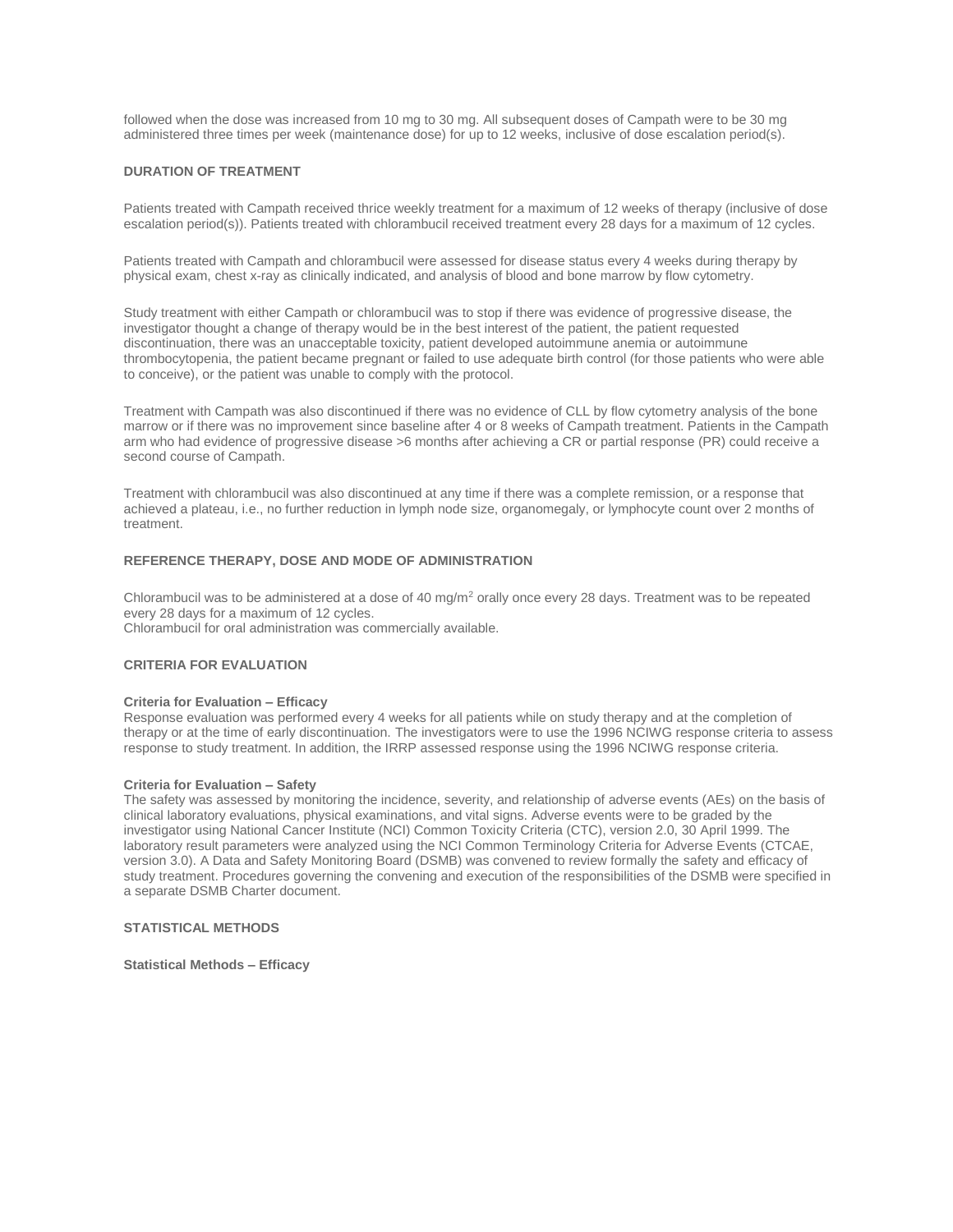All randomized patients were to be evaluated for efficacy on an intent-to-treat (ITT) basis. The primary efficacy endpoint in this study was PFS, defined as the time from randomization date to first objective documentation of disease progression or death due to any cause. This study was designed to detect a 50% improvement in PFS in either the Campath or chlorambucil treatment arm (80% power, α=0.05 two-sided). Differences in PFS in the Campath versus chlorambucil arm were tested using the log-rank test, stratified by Rai stage (I-II vs III-IV). The primary analysis was to be performed on an ITT basis for all randomized patients.

The primary and secondary efficacy analyses were based on the IRRP's determination of eligibility (Rai stage and B-CLL diagnosis), response, and date of disease progression after response for all patients.

Summary statistics included sample size, mean, standard deviation, median, and range for continuous variables, where appropriate; number and percent were to be used for categorical variables.

All confidence intervals for parameters to be estimated were constructed with a significance level of alpha = 0.05. Time to event distributions of PFS, duration of response, survival, time to treatment failure, and time to alternative treatment were estimated using Kaplan-Meier method.

### **Statistical Methods – Safety**

Toxicities, including laboratory results, were evaluated using the NCI Common Toxicity Criteria. Adverse events, serious adverse events, and infections were tabulated using the Medical Dictionary for Regulatory Activities (MedDRA) coding system (version 9).

# **SUMMARY / CONCLUSIONS**

### **Summary / Conclusions (Patients)**

A total of 297 patients with previously untreated, progressive B-CLL were enrolled in the study, 149 in the Campath arm and 148 in the chlorambucil arm; 3 patients withdrew prior to being treated with study drug (2 in the Campath arm and 1 in the chlorambucil arm). Patient enrollment was stratified by site, Rai stage (I-II vs III-IV), WHO performance status (0-1 vs 2), age (<65 years vs ≥ 65 years), sex, and maximum lymph node status (none palpable or <5 cm vs ≥ cm) (Table 1). Patient randomization was controlled by an Interactive Voice Response System (IVRS) and resulted in a very good balance across the treatment arms for stratification factors.

| <b>Characteristics</b>         | Campath<br>$(N=149)$<br>n (%) | Chlorambucil (N=148)<br>$n\frac{9}{6}$ |
|--------------------------------|-------------------------------|----------------------------------------|
| Rai stage group (Investigator) |                               |                                        |
| $ - $                          | 98 (65.8)                     | 95 (64.2)                              |
| $III - IV$                     | 51(34.2)                      | 51(34.5)                               |
| $\Omega$                       | ٠                             | 2(1.4)                                 |
| WHO performance status         |                               |                                        |
| 0 or 1                         | 143 (96.0)                    | 143 (96.6)                             |
| 2                              | 5(3.4)                        | 5(3.4)                                 |
| Missing                        | 1(0.7)                        |                                        |
| Age group                      |                               |                                        |
| < 65                           | 96 (64.4)                     | 96 (64.9)                              |
| $\geq 65$                      | 53 (35.6)                     | 52(35.1)                               |
| Sex                            |                               |                                        |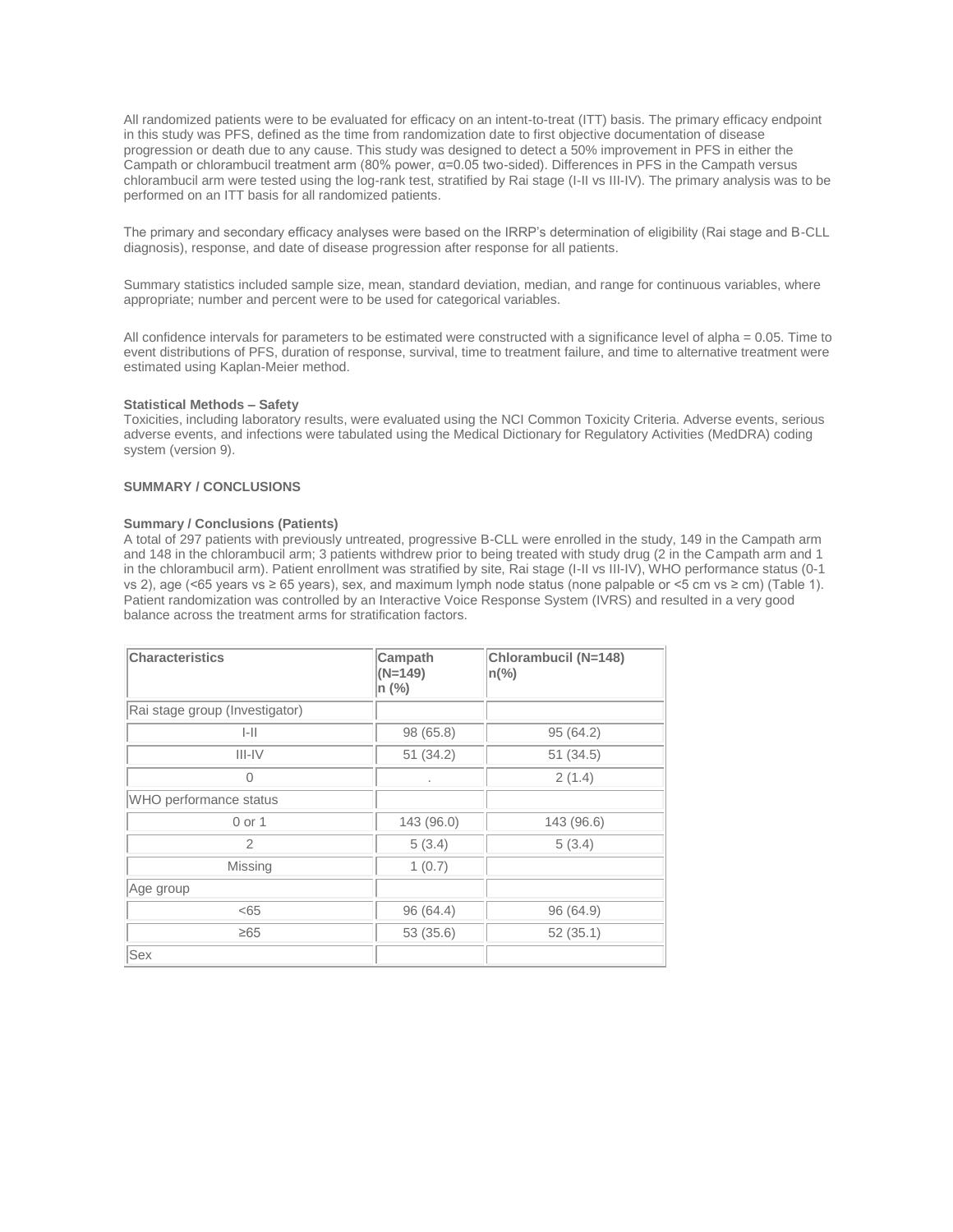| Male                      | 106(71.1) | 107(72.3) |
|---------------------------|-----------|-----------|
| Female                    | 43 (28.9) | 41(27.7)  |
| Maximum lymph node status |           |           |
| < 5 cm                    | 107(71.8) | 104(70.3) |
| $\geq 5$ cm               | 33(22.1)  | 34(23.0)  |
| No enlarged lymph nodes   | 8(5.4)    | 10(6.8)   |
| Not reported              | 1(0.7)    | $- -$     |

# **Summary / Conclusions (Efficacy)**

### Progression Free Survival Results

All randomized patients were evaluated for efficacy on an ITT basis. The primary objective for this protocol was to compare PFS outcome between the two treatment arms.

There were 191 events of PD or death (82 in the Campath arm and 109 in the chlorambucil arm) used for the primary analysis of PFS. The comparison between treatment arms, tested using the log-rank test stratified by Rai stage (I-II vs III-IV), is highly significant, p=0.0001 (see Figure 1). The hazard ratio of PFS estimated after adjustment by Rai stage (I-II vs III-IV) is 0.58 (95% confidence interval (CI: 0.431, 0.768), indicating that the risk of progression or death in B-CLL patients treated with Campath as first line therapy is 42% less than for those treated with chlorambucil.

The overall Kaplan-Meier median PFS was 14.6 months (95% CI: 12.3, 21.7 months) for patients in the Campath arm and 11.7 months (95% CI: 9.9, 13.2 months) for patients in the chlorambucil arm (figure 1 The estimated crude hazard ratios illustrate the separation of the 2 Kaplan-Meier curves over time (see Figure 1), suggesting a stronger benefit of Campath treatment at later time points on study compared to immediately after the start of treatment. At 6 months on study (after randomization), the estimated risk of progression or death is 9% less for Campath patients than that for chlorambucil patient. The estimated decrease in the risk of progression or death is 31% less and 70% less for Campath patients than for chlorambucil patients at 12 months and 18 months on study, respectively. Patients with Rai stage I-II disease had a longer PFS than patients with Rai stage III-IV disease. Patients with Rai stage I-II disease in the Campath arm had the best outcome of the 2 treatment arms and Rai stage groups; Kaplan-Meier median PFS was 21.7 months (95% CI: 14.0, not reached) vs 12.5 months (95% CI: 10.9, 14.8) in the chlorambucil arm. For patients with Rai stage III-IV disease, the Kaplan-Meier median PFS was 10.2 months (95% CI: 8.5, 18.1 months) for patients in the Campath arm and 8.5 months (95% CI: 4.7, 12.9 months) for patients in the chlorambucil arm.

In an exploratory analysis, the Kaplan-Meier median PFS was 14.6 months (range: 12.0 to 24.4 months) for patients reporting a CMV event during therapy, which compares to the overall PFS (n=149) of 14.6 months (range: 12.3 to 21.7 months). This result suggests that the treatment efficacy as measured by PFS was not compromised in patients who experienced CMV events while on study.

Results for response rate, duration of response, overall survival, time to treatment failure, and time to alternative treatment are summarized below and presented in Table 2, Summary of Efficacy Results.

### Response Rate Results

The overall response rate (ORR=CR + PR) per the IRRP assessment was significantly higher for the Campath-treated patients compared to the chlorambucil treated patients. Specifically, 83.2% of patients in the Campath arm (95% CI: 76.2%, 88.8%) had a response of either CR or PR compared to 55.4% of patients in the chlorambucil arm (95% CI: 47.0%, 63.6%), p <0.0001. Likewise, there was a significantly higher percentage of CR patients in the Campath arm compared to the chlorambucil arm, 24.2% vs 2.0%, respectively, p <0.0001.

Among the Rai stage I-II patients, a higher ORR was observed in the Campath arm, 87.1%, compared to the 63.5% ORR in the chlorambucil arm. Similarly, a higher ORR was observed among the Rai stage III-IV patients, 76%, in the Campath arm compared to 38.8% ORR in the chlorambucil arm.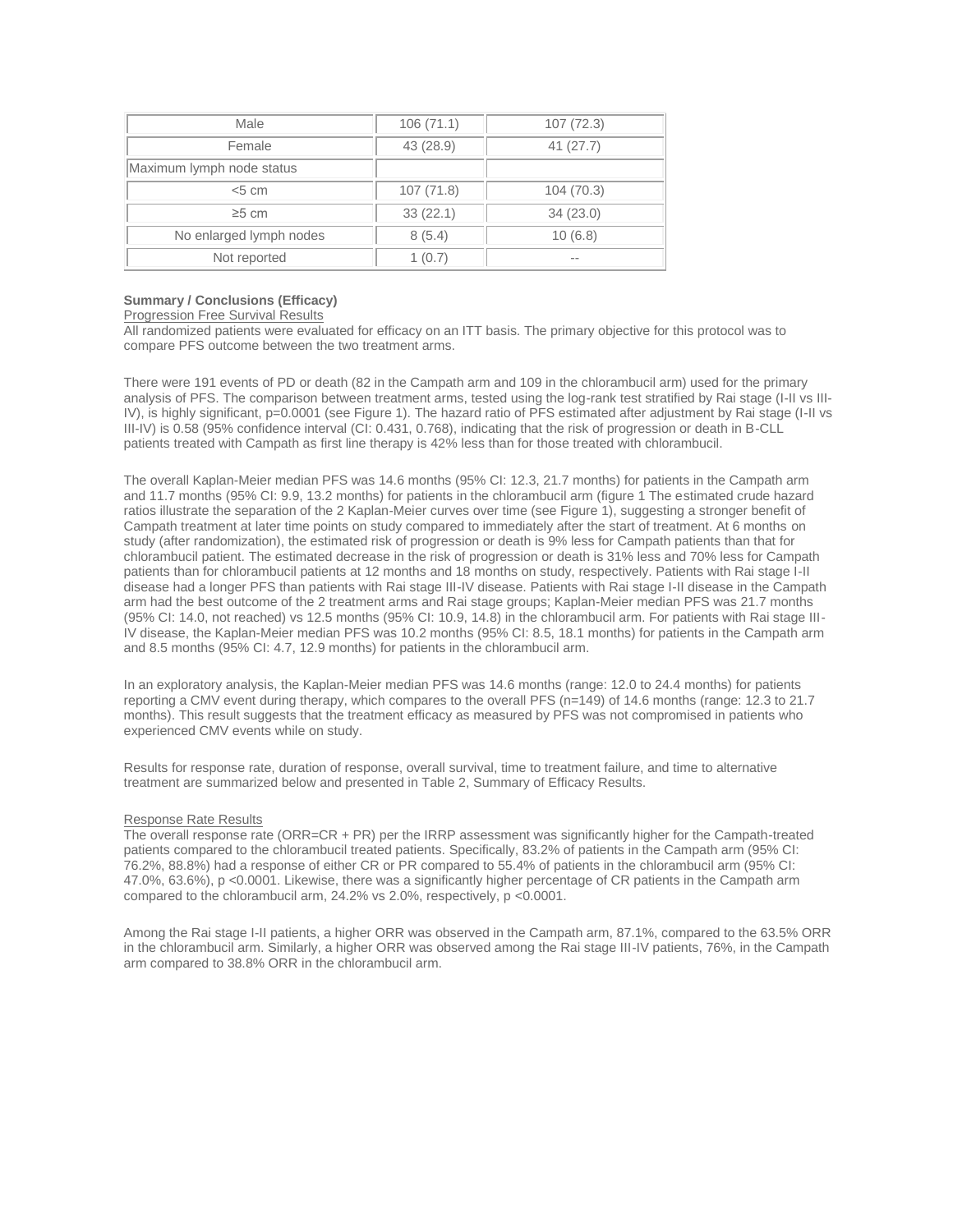Among the Rai stage I-II patients, a higher CR rate was observed in the Campath arm, 29.0%, compared to the 3.1% CR rate in the chlorambucil arm. A CR rate of 14.0% was observed for the Rai stage III-IV patients in the Campath arm compared to no CR for the Rai stage III-IV patients in the chlorambucil arm.

Elimination of minimal residual disease, (CRm-: a CR by NCIWG criteria and no evidence of disease in the bone marrow by flow cytometry analysis) occurred in 11 of 36 complete responders to alemtuzumab versus none to chlorambucil. Two CRm- patients were determined by the IRRP to be Rai Stage 0 at study entry. Among the remaining 9 patients with Rai I-IV as assessed by the IRRP, there was only 1 report of PD at the time of data cut-off, which had occurred at 24.4 months.

In patients with CMV infection, ORR was 83% with 26% CR, and in patients with CMV viremia ORR was 92% with 29% CR.

### Duration Of Response Results

The Kaplan-Meier median duration of IRRP-determined best response was 16.2 months (95% CI: 11.5, 23.0 months) for patients in the Campath arm and 12.7 months (95% CI: 10.2, 14.3 months) for patients in the chlorambucil arm.

### **Overall Survival Results**

There was no difference in overall survival with a total of 24 deaths in the Campath arm (i.e., 83.9% alive), and 24 deaths in the chlorambucil arm (i.e., 83.8% alive). There were not enough events or long enough follow-up data to be able to detect a difference in overall survival.

### Time To Treatment Failure Results

The overall Kaplan-Meier median time to treatment failure was 9.8 months (95% CI: 7.8, 13.4 months) for patients in the Campath arm and 11.3 months (95% CI: 9.3, 12.9 months) for patients in the chlorambucil arm with a non-significant hazard ratio of 0.82 (95% CI: 0.624, 1.077) favoring the Campath arm.

### Time To Alternative Treatment Results

The overall Kaplan-Meier median time to alternative treatment was 23.3 months (95% CI: 20.7, 31.0 months) for patients in the Campath arm and 14.7 months (95% CI: 12.6, 16.8 months) for patients in the chlorambucil arm. The difference in treatment effect on time to alternative treatment between Campath and chlorambucil was highly statistically significant (p=0.0001, stratified log-rank test). The hazard ratio is 0.54 (95% CI: 0.391, 0.742) after adjustment by Rai stage group (I-II vs III-IV), meaning that the risk of receiving alternative therapy or death for B-CLL patients treated first-line with Campath is 46% less than for those treated with chlorambucil.

|                                                                     | Campath<br>$(N=149)$ | Chlorambucil<br>$(N=148)$ | P value         |
|---------------------------------------------------------------------|----------------------|---------------------------|-----------------|
| Median Progression Free Survival<br>$\mid$ (months) (95% CI) †      | 14.6 (12.3, 21.7)    | 11.7(9.9, 13.2)           | $ 0.0001*$      |
| Hazard Ratio (95% CI)                                               | 0.58(0.431, 0.768)   |                           |                 |
| Overall Response Rate (%)                                           | 83.2                 | 55.4                      | $ <0.0001**$    |
| Complete Response (%)                                               | 24.2                 | 2.0                       | $ <0.0001***$   |
| MRD Negative (CRm Negative) (%)                                     | $7.4$ † † †          |                           | $0.0008***$     |
| Partial Response (%)                                                | 59.1                 | 53.4                      | Not Applicable  |
| Median Duration of Best Response (CR or<br>$ PR)$ (months) (95% CI) | $16.2$ (11.5, 23.0)  | 12.7(10.2, 14.3)          | Not Applicable  |
| Overall Survival (% Censored) ++                                    | 83.9                 | 83.8                      | Not Significant |
| Median Time to Treatment Failure                                    | 9.8(7.8.13.4)        | 11.3(9.3.12.9)            | Not Significant |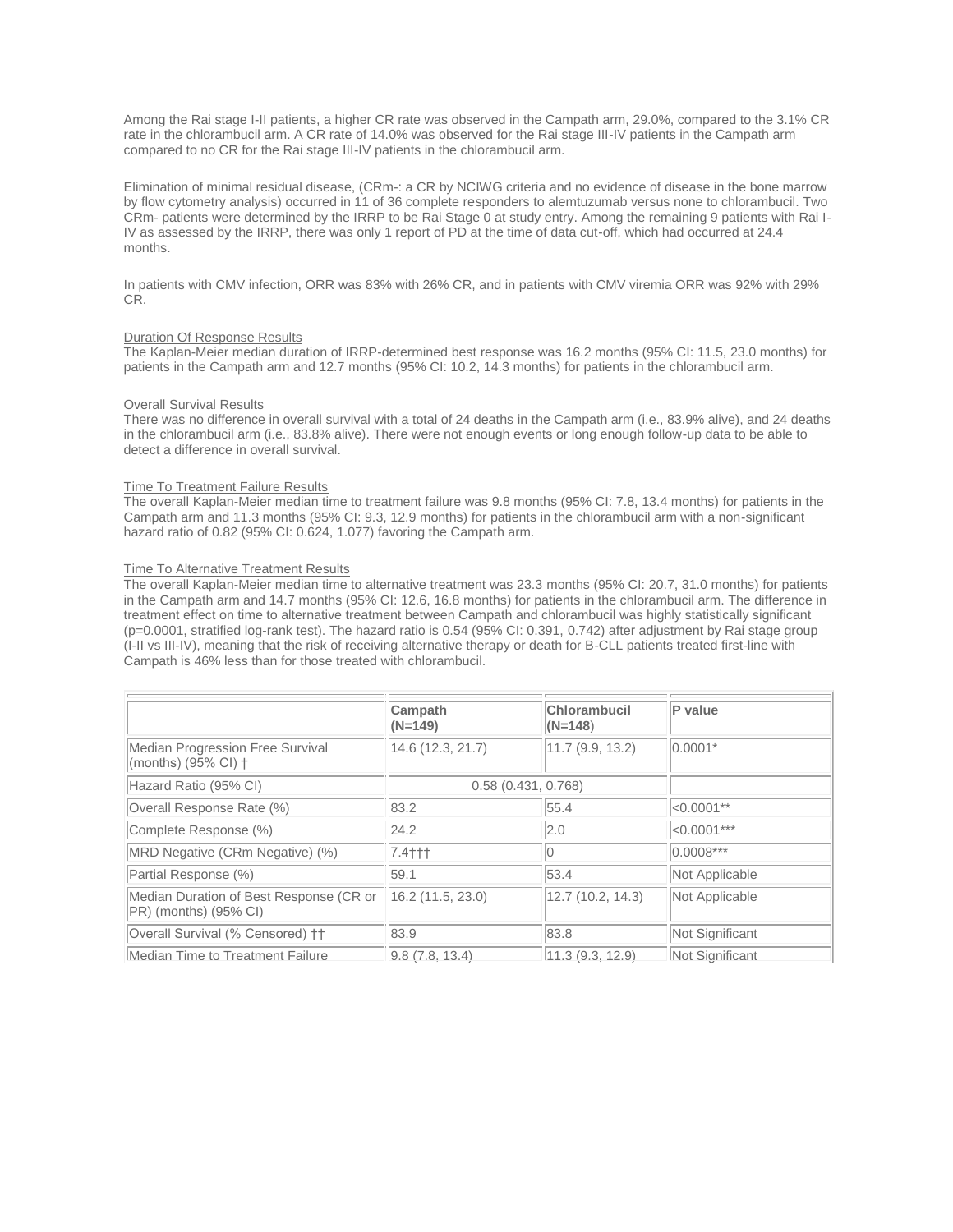| $\parallel$ (months) (95% CI) $\dagger$                                              |                    |                                       |            |
|--------------------------------------------------------------------------------------|--------------------|---------------------------------------|------------|
| Hazard Ratio (95% CI)                                                                | 0.82(0.624, 1.077) |                                       |            |
| <b>IMedian Time to Alternative Treatment</b><br>$\vert$ (months) (95% CI) $\uparrow$ | 23.3(20.7, 31.0)   | $\vert 14.7 \vert 12.6, 16.8 \rangle$ | $ 0.0001*$ |
| Hazard Ratio (95% CI)                                                                | 0.54(0.391, 0.742) |                                       |            |

Stratified log-rank test

\*\*Pearson's chi-square test

"Fisher's exact test

† Hazard ratio less than 1 indicates benefit for Campath patient relative to chlorambucil patient, smaller values indicate a stronger benefit for Campath relative to chlorambucil.

<sup>††</sup> There was no difference in the number of deaths in the Campath and chlorambucil treatment groups (24 deaths in each group).

**†††** Includes 2 patients who were Rai Stage 0 by IRRP.

### **Summary / Conclusions (Safety)**

There were 147 patients in the Campath arm and 147 patients in the chlorambucil arm who received at least one administration of study drug. The median duration of exposure to Campath was 11.7 weeks with a median cumulative dose of 956 mg. The median duration of exposure to chlorambucil was 28.3 weeks with a median cumulative dose of 515 mg.

### Adverse Events

Overall, the incidence of reported adverse events was higher for patients in the Campath arm than for patients in the chlorambucil arm.

### Most Frequently Reported (≥10%) AEs Regardless of Causality

The most frequently reported (≥10%) AEs regardless of causality noted for Campath-treated patients during the ontreatment period were pyrexia (102; 69.4%), CMV viremia (81; 55.1%), chills (77; 52.4%), nausea (25; 17.0%), hypotension (24; 16.3%), CMV infection (23; 15.6%), urticaria (23; 15.6%), headache (21; 14.3%), dyspnea (19; 12.9%), hypertension (19; 12.9%), rash (19; 12.9%), fatigue (17; 11.6%), vomiting (16; 10.9%), diarrhea (15; 10.2%), insomnia (15; 10.2%), and neutropenia (15; 10.2%). Many of the events were consistent with Campath infusion reactions and occurred during the initial infusions, were mild or moderate in severity, and decreased in frequency with subsequent doses. Premedication with diphenhydramine and acetaminophen appear to have been helpful in reducing the incidence and severity of subsequent infusion reactions. The most frequently reported AEs regardless of causality for chlorambuciltreated patients during the on-treatment period were nausea (54; 36.7%), vomiting (27; 18.4%), fatigue (18; 12.2%), and pyrexia (16; 10.9%).

### Most Frequently Reported (≥10%) Study Drug Related AEs

The most frequently reported (≥10%) study drug related AEs noted for Campath-treated patients during the on-treatment period were pyrexia (94; 63.9%), CMV viremia (78; 53.1%), chills (73; 49.7%), urticaria (22; 15.0%), hypotension (21; 14.3%), CMV infection (19; 12.9%), nausea (19; 12.9%), and rash (18; 12.2%). The most frequently reported (≥10%) study drug related AEs for chlorambucil-treated patients during the on-treatment period were nausea (51; 34.7%) and vomiting (27; 18.4%).

### Serious Adverse Events (SAEs)

The overall incidence of serious adverse events (SAEs) was higher in the Campath arm than in the chlorambucil arm. The most frequently reported (≥2%) SAEs regardless of causality for Campath-treated patients during the on-treatment period were CMV viremia (16; 10.9%), CMV infection (8; 5.4%), and pyrexia (5; 3.4%). The most frequently (≥2%) reported SAEs regardless of causality for chlorambucil-treated patients during the on-treatment period was pneumonia (5; 3.4%).